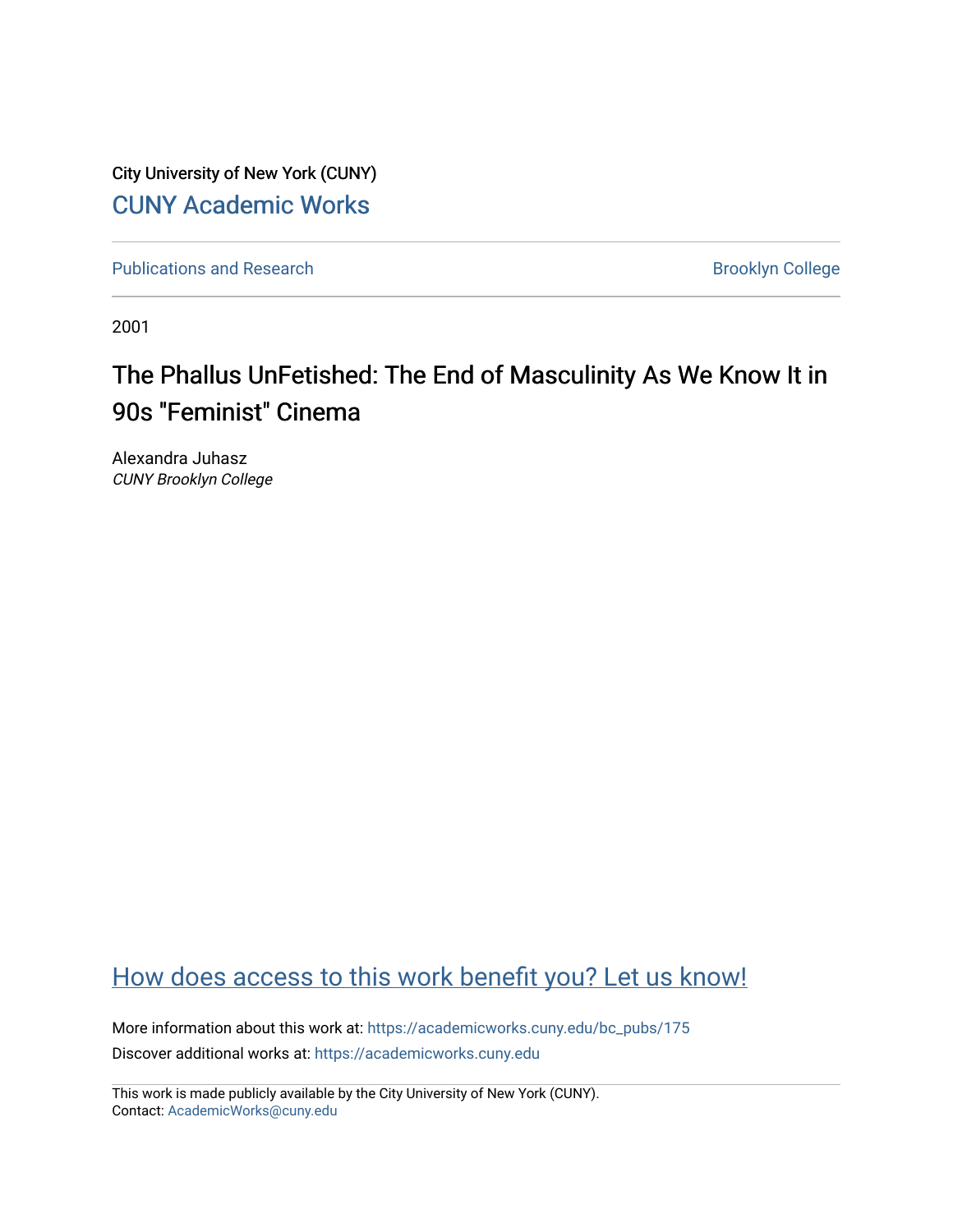21

### **The Phallus UnFetished**

*The End* of *Masculinity As* We *Know It in Late-/ 990s "Feminist" Cinema* 

Alexandra Juhasz

#### THE PHALLUS UNPLUGGED

The telling moments from my two favorite feminist films of 1999:

- 1. David Pincher's *Fight Club.* Marla and Tyler are about to rush out of her seedy flophouse, just steps ahead of the police. He's saved her from suicide. Sort of. He eyes a dildo on her dresser. "Don't worry, it's not a threat to you," she states impassively.
- 2. Trey Parker's *South Park: Bigger, Longer and Uncut.* Saddam Hussein and his lover, the Devil, are in bed, arguing once again about sex. Saddam wants to fuck all the time; the Devil would rather communicate, maybe cuddle. But this time, Saddam wants it so bad, he pulls his penis out from under the covers and waves **it** in the crisp night air. 'Tm just fucking with you. It's not real," he snickers as he chucks aside what is, it turns out, a dildo.

#### **DILDO TIME**

Two telling dildo moments. That's what did it; that's what told me these films were *feminist.* These two free-floating phalluses (the unlikely possessions of a whacked-out girl and a tyrannical Arab fag) generated a space carved into their elegant late-1990s misogyny that was made especially for the likes of me: 1980s-style feminist film professor. A dildo puts something close to a penis into the hands of anyone who desires one. Masculinity, revealed as an effect of signification, becomes available to all. $<sup>1</sup>$ </sup>

Academic feminism and its more sordid sister, queer theory, applaud all acts that unlink genitals from their gendered homes, that sever biology from destiny. They instruct us that a proactive political practice can occur whenever bodies (or body parts) are separated from their culturally determined duties. In these late-1990s movie manifestations of male gender angst, the sex/ gender/ sexuality system reaches a feminist apex, so fully destabilized that unanchored genitals are up for grabs. The films accomplish the complex theoretical/political project of detaching bodily organs from their host organisms and presenting them, instead, as fully dependent on discourse. Throughout *Fight Club* the narrator enjoys addressing the audience as his disembodied vitals: I am Jack's medulla, Jack's nipple, Jack's colon. "My father dumped me, Tyler dumped me, I am Jack's broken heart." Meanwhile, Stan, from *South Park,* spends most of his time in search of the clitoris, which finally does appear to save the day at movie's conclusion--this enormous, doughy, pink mound, fashioned after a men's bowler, who expounds moralistic half-truths: "Behold my glory. I am the clitoris. Have confidence in yourself. Chicks love confidence. The clitoris has spoken."

These films are decidedly feminist in the sense that they are aggressively self-conscious (and self-confident) about the mobility of gender. The super-wimpy protagonist of *Fight Club* (Edward Norton), the unnamed narrator who sometimes calls himself Jack, is so uncertain about his masculinity that he opts for schizophrenia to refashion himself as male through the hypermasculine Tyler Durden (Brad Pitt). In *South Park,* so unformed, so emasculated are the film's ideas and desires that the protagonists could only be the presexual, homosocial little boys Kenny, Eric, Stan, and Kyle.

#### **A PROSTATE CHECK AIN'T NO** CURE FOR THE **POSTMODERN CONDITION**

The postmodern condition is, it turns out, fundamentally a *male* condition involving nothing more than the loss of masculinity. Both *Fight Club* and *South Park* center on worlds-of-men fully peopled by unmales, quasi-males, uncertain-males, males-in-waiting. "At least we're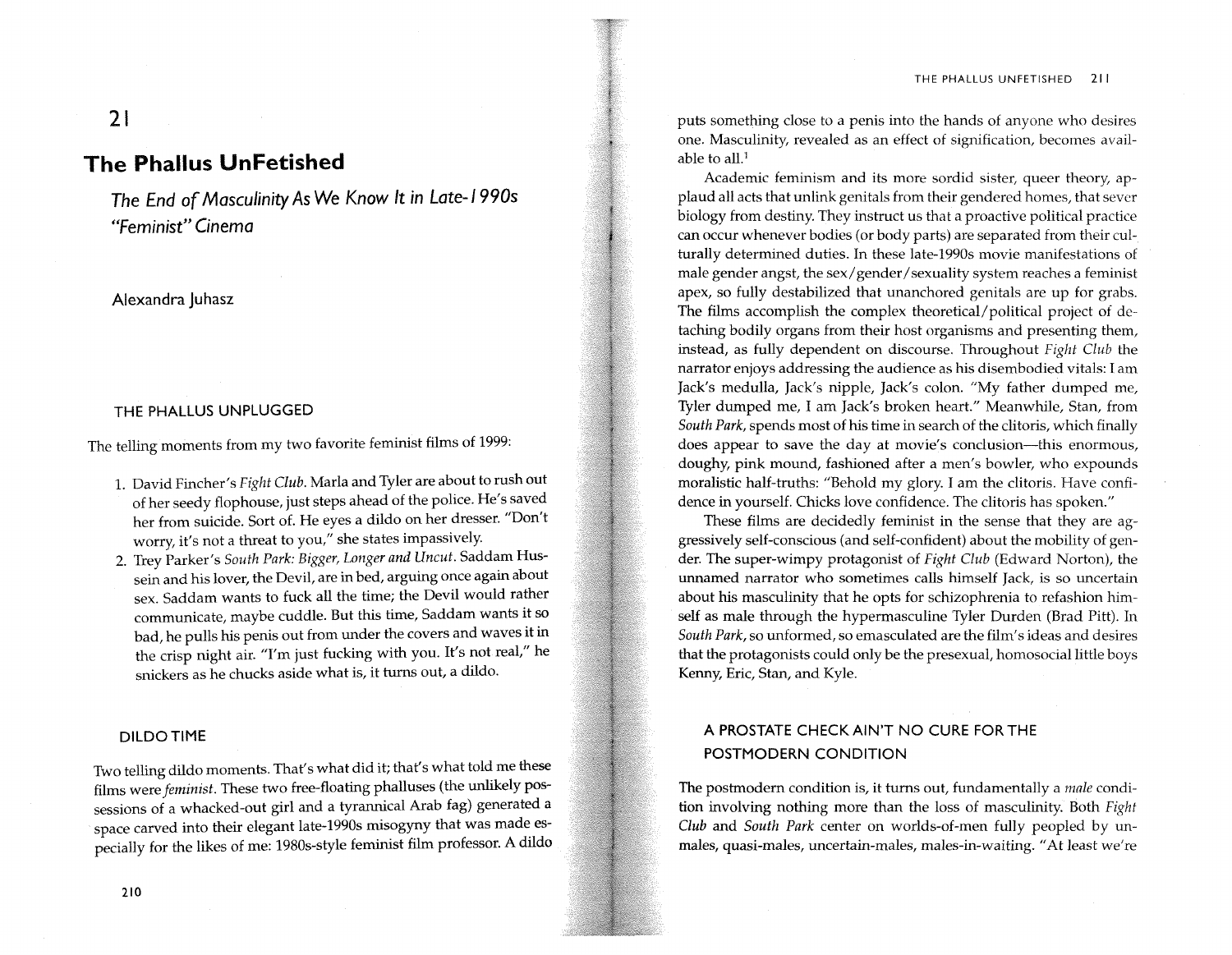still men," snivel the divorced, bankrupted, pathetic members of the testicular cancer survivors group-Remaining Men Together-who make up the community where Jack hopes to begin to eradicate the feminine within. "Yes, we're men. Men is what we are." But we all know they're not; they're hugging, crying, whining, and one even has breasts. ("Bob. Bob had bitch tits.") Sure, they don't have balls, but a deeper loss is indicated by their behavior. "Not just male hysteria in relation to sexual lack," write Arthur and Marilouise Kroker in their study of early-1990s male hysteria, "but as the emblematic sign of a more primordial lack in postmodern society."<sup>2</sup>

It turns out that most men are women in the current world order, not because of what they *have-balls* or breasts, no matter-but because of what they *lack:* immediate access to their own masculinity. In our contemporary consumer (multi)culture-increasingly dominated by women and gay men whom we are forced to tolerate according to the dictates of p.c. ideology-all roads lead to the feminine. While Jack may not have suffered the more obvious biological loss of his fellow support group members, he has suffered one even harder to rectify, a cultural one. Tyler exposes Jack to the deep reaches of this effeminization: he knows the meaning of the word *duvet,* he's never been in a car crash, and most significantly, and from whence Fight Club is born, he's never been in a fistfight either. Yet even after the establishment of Fight Club, Jack continues to disregard Marla as a sexual object. When she makes him fondle her breasts (a potential cancerous lump as excuse), he stays flaccid. "Do you feel anything?" she asks. "You feel nothing?" "No, nothing." 'Tll check your prostate," she offers. He is unmoved: 'Tm okay. Are we done now?"

#### THE DILDO AND THE DICK

Let's return again to the dildos and what they might signify. In *South Park,* after Saddam tosses off the first dildo, the Devil is disgusted. "That is not appropriate," he snaps. So Saddam pulls out his dick: "And this?" Is it less or more appropriate when this penis turns out to be another detachable dildo? Does he have two dildos because he lacks a dick or because he's been given permission to greedily grab extras?

Meanwhile, in *Fight Club,* before Jack has even begun his masculinity quest, he is held up by airport security as he tries to claim his luggage. He has been delayed because something inside his bag vibrated. While security checks to see if it is a bomb, a guard informs Jack that they are on to him: "It's usually an electric razor but once in a while it's a dildo." "But I don't own a ... "Dick? Dildo? Is it that clear that he's missing something?

It turns out that Marla is the one with the phallus at hand: "Don't worry, it's not a threat to you." She assures Jack that she uses *her* dildo for pleasure, not power. At the same time, even though Jack actually does have a penis (but not, however, a dildo), he doesn't use his for power either. This is what he's lost the ability to do; this is what Fight Club is organized to rectify; this is what *Fight Club* is about.

In "Phallus/Penis: Same Difference," Jane Gallop writes, "As long as the attribute of power is a phallus which can only have meaning by referring to and being confused with a penis, this confusion will support a structure in which men have power and women do not."<sup>3</sup> In the late 1990s, straight white male filmmakers introduced a "new" kind of masculinity, one previously imagined by feminist and queer theorists. Imagine a phallus that does not refer back to a penis. Imagine a penis that does not refer back to a man.

#### **PENILE ASSAULTS**

Let's return to the dildos yet again. Let's say that for Marla, Saddam, the Devil, and Jack, they serve less as a phallus than as a fetish. For Freud, a fetish is an object that substitutes for the missing female penis. "The horror of castration," Freud writes, "has set up a memorial to itself."4 A fetish is always linked to the threat of castration, as embodied visually by the penis-less woman. As women (and gay men) move ever closer to the phallus (through ownership of dildos, for example), women no longer function as a signifier of penile loss.

In these two films, the dildo is a postmodern fetish that stands in for the missing *male* penis. Thus, the unplugging of (male) genitals from their rightful homes is made visible. Castration and other potential penile assaults abound: bigger, longer, and uncut. The joke is, of course, that by 1999 they've gotten smaller, shorter ... shorn! Cut clean away. *Fight Club* organizes two of its more violent scenes around attempted castrations. In both, a pack of bloodthirsty men hold down their quarry and threaten him with a rubber band and shining steel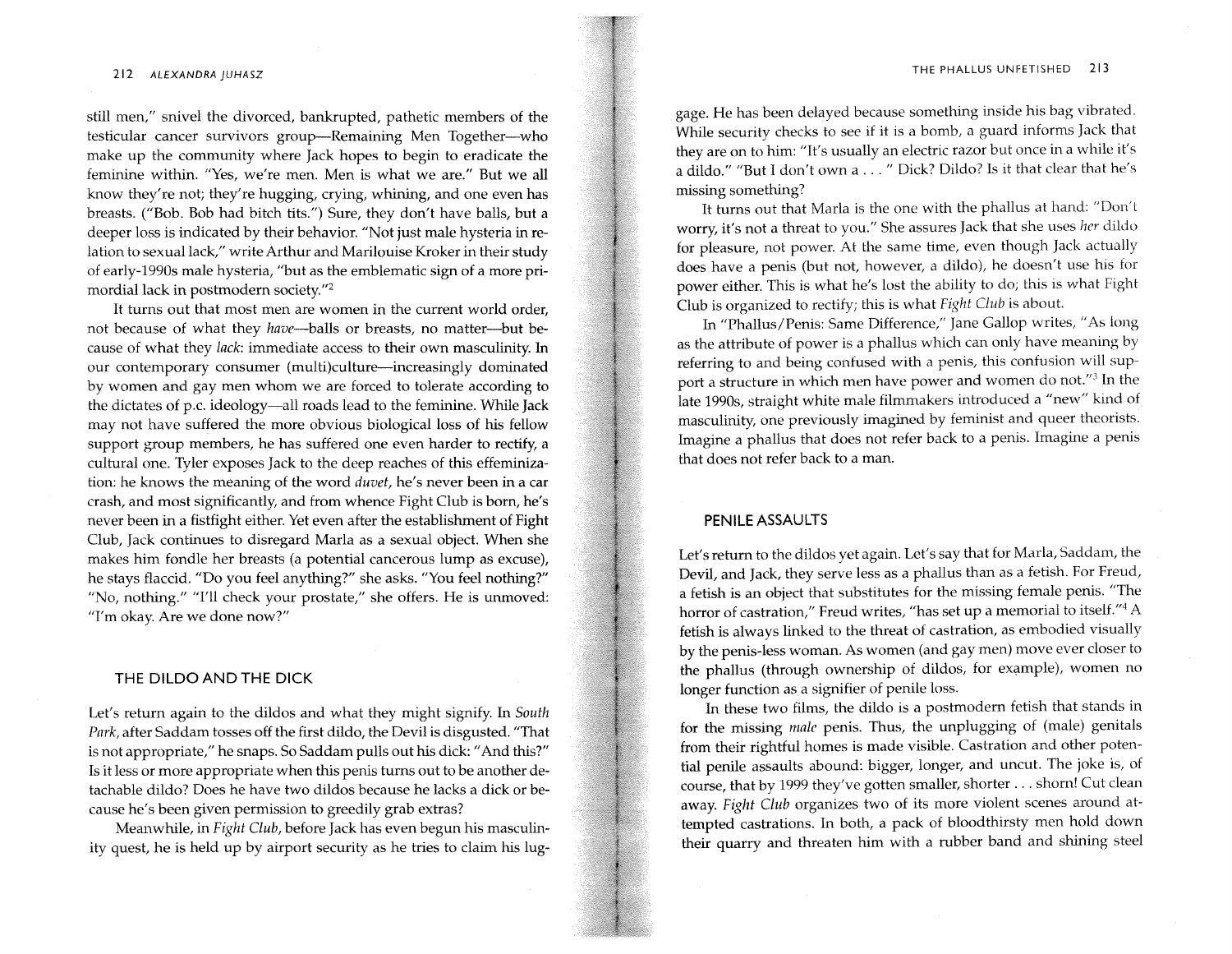knife. The second potential victim of this inconceivable act is none other than our narrator. However, the film's narrative has gone to such great lengths to suggest that he lacks his balls already that this scene is played with much less horror and much more irony than the earlier scene it imitates. Meanwhile, *South Park* casts its leads as prepubescent boys whose penises are necessarily cut short-no need for the dreaded actbecause the boys are still in the early throes of biological development.

*Fight Club's* most egregiously reflexive scene—showing us its inner workings-focuses on penis cuts of a slightly different sort. "Let me tell you about Tyler Durden," says the narrator. There is an edit to a flash frame of a massive erect penis. Durden is directly linked to his privates; Tyler *is* the phallus. We then return to Jack, now looking directly at us in the foreground while Tyler busies himself with a film editing machine in the shot's background. The fourth wall completely broken down, Jack uses this portion of *Fight Club* to illustrate for us how his pal Tyler, while working his job as a film projectionist, cuts single frames of "a nice big cock" into family movies, "splices sex organs into Cinderella." We see the disembodied member again, and lest we forget, again: first in Tyler's hand, then on/as our screen. We observe our doublesthe viewers of the movie he is projecting within our movie-appearing understandably shaken, but uncertain as to why, as the nasty frame is subliminally cut into their movie. Their faces of horror and disgust speak for the film: this severed member is disturbing beyond words. The film is organized around this crisis: the capacity to disengage and arbitrarily insert free-standing penises anywhere.

However, it is the reintroduction of this frame-of-a-penis at film's end that is most significant. If you catch it (and it is easy to miss), it is there to behold yet again, spliced into the last seconds of our movie, now functioning as it did for our surrogate audience: leaving us vaguely, distastefully unsettled as we view our hero and his putative love interest, Marla, truly united for the first time. We feel there is something a little bit off as we watch the happy couple watch the destruction of the world-albeit chastely, hand in hand, bodies separated by an inexplicable gulf. This member-burst uses its brief moment of film time to stand erect as it perfectly inserts itself into the space left in the frame between the newly unified heterosexual couple. Although Jack has assassinated Tyler by a gunshot to (their) head only minutes earlier, the phallus/Tyler returns, demanding his birthright-all that Jack will never own, all that Jack can never be.

The impact of the briefly visible but unattainable phallus, recognizable solely *as* representation, is what divides the happy couple (along with Jack's virtually explicit homosexuality, of course). It speaks what the film really believes: that while Marla may have a dildo, and Jack never did actually lose his penis, neither lovebird ends the movie attaining what access to a penis really should promise. Now that the penis is fully ambulatory, it turns out to be unmoored from what it used to anchor and what it used to signify. In this late-1990s dystopia, having a penis does not insure masculinity or even what masculinity used to shore up: power.

#### **A PHALLUS GRAFT**

While the dread of castration has long organized male subjectivity, *Fight Club* and *South Park* attest to a world where castration is no longer an empty threat. We've returned to Freud's early phallic phase with a twist.<sup>5</sup> We reside in a new kind of one-sex era where all are castrated. Thus, in *Fight Club* and *South Park,* the penis/ dildo is as much the rightful property of women and gay men as it is of real men.

While the films contend that masculinity can be easily taken from a man, they suggest that it is not nearly so easy to get it back. When the boys' super-fey teacher, Mr. Garrison, enrolls in the army to fight Canadians-a sure route from penis to phallus throughout (modern) his*tory-South Park* knows he is no more manly for his costume. "This uniform makes me feel like a tough brute man," he cockily assures his puppet-friend, Mr. Hand. "I can't wait for shore leave to get me some fucking Poontang."

At the same time, the more contemporary (postmodern) male costume of washboard stomach and bulging biceps, easily bought at any gym (empty signified referring to no real signifier), is also not a route to masculinity. "Is this what a man looks like?" wonders Jack as he looks up to see a black and white photograph of one such torso, selling jeans or underwear on a bus. His is a rhetorical question. He has learned from his nights at Fight Club that a man need not look like anything: it's not the jeans he buys but the genes he owns that count.

Both films speak a need to regain a brute, violent, asocial (biologically male) body living outside (female) culture. One film advocates senseless, uncensored violence, the other, childish locker-room potty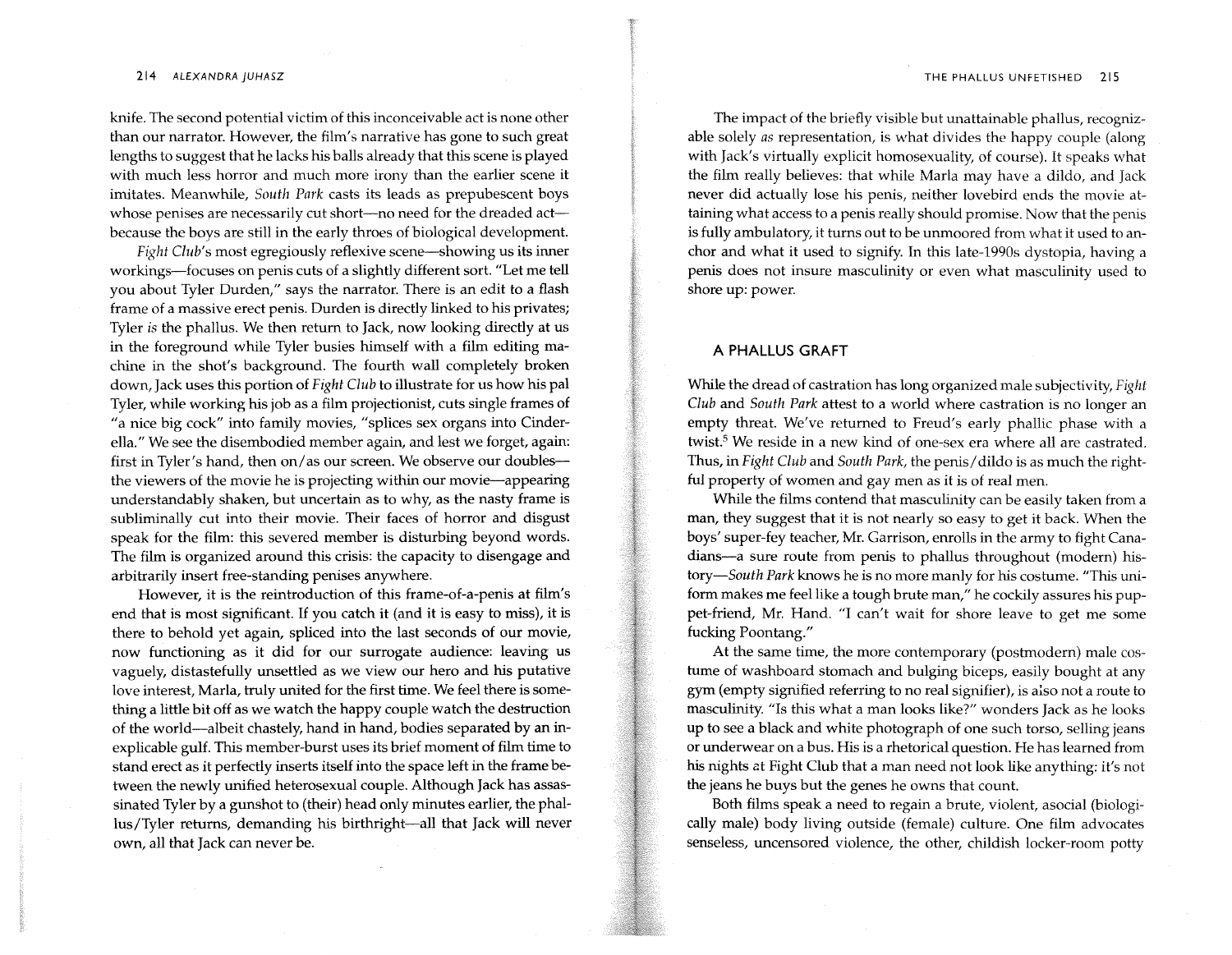

"We're a generation of men raised by women. I wonder if another woman is what we need?" Apparently not. Brad Pitt and Edward Norton square off and then pair off in David Pincher's Fight Club (Twentieth Century Fox, 1999).

humor as solutions to an overly feminized postmodern culture. They accomplish their procedures in single-sex worlds where women are eradicated, absented, unnecessary. Marla is the only female who appears in *Fight Club* and she takes up surprisingly little screen space, given that she is assigned the narrative function of Jack/Tyler's love object. Rather, Jack first accesses his virility through his deep and destructive attachment, intimacy, and passion for Tyler (at this point in the movie, understood to be a distinct character). The two men set up house together; the movie's sexiest scenes occur between Jack and Tyler. After they fight for the first time-no rules, shirts off, a little drunk-the men enjoy a postcoital smoke. The parking lot is suddenly bathed in a soft yellow light, and wisps of smoke filter through the night air: "We should do that again sometime," Jack says longingly, as he reclines against the curb, their makeshift headboard. Cast as the true-woman to Tyler's real-man, it is Jack who is the film's heroine.

Of course, it is Jack's very femininity (and by association his homosexuality) that is the problem Jack and Tyler seek to cure through Fight Club, their roaringly homosocial invention built on the bodies of sweaty, nearly naked men, touching, pummeling, rolling, and bleeding together in a dark basement. If you don't have a penis, and you want access to the phallus, you'll need to get close enough to another man to share his, to finger his entrails, to get inside him and find the primal traces of his maleness swimming within his blood and guts. The film's anxiety is rooted in the dilemma that its homophobic, biology-based mission is impossible to accomplish outside homosexuality.

#### **MEN AGAINST FEMINISM**

As uncertain as these two films may be about the relation between their homophobia and homosexuality, they are dead set in their interpretation of where women fit into the new world order. "If the *phallus* is distinct from the *penis,"* writes Jane Gallop, "then feminism's battle against phallocentrism is not a battle against men."6 Our current situation begs one important turn on her 1970s equation: if the penis is not a phallus then men must be in a battle against feminism.

In *South Park* the object is always transgression: to shock by tearing down political correctness, to participate in aggressive antisociality where acceptance and tolerance have become the rule. No rarified, respected minority group is spared a joke: Jews, fags, African Americans, women, and feminists. These boys may not know how to find the phallus, but they do know that it's best to prohibit women's gaining of it through political action. "Was my mother careful when she stabbed me in the heart with a clothes hanger while I was still in the womb?" asks the Mole, the nihilistic child-spy who helps the boys in their effort to save the raunchy, wrongfully imprisoned Canadian movie idols, Terrance and Phillip.

The postmodern era disperses authority so that it is intangible, scattered, the possession of faceless multinational corporations. Without a clear enemy, male anxiety must re-roost locally, at home. For instance, *South Park* initially tries to remedy its postmodern anxiety by offing Bill Gates, the czar of the home computer. "Fucking Windows '98," sneers the army general who executes Bill point-blank in front of a crowd of cheering G.I.s. But this is not a final solution. The evil roosts deeper within. The solution: the boys must quiet their domineering mothers. Kyle's mother, the villainous Jewess, Sheila Brotslowski, subject of her own song, "Stupid Bitch: The Biggest Bitch in the Whole Wide World,"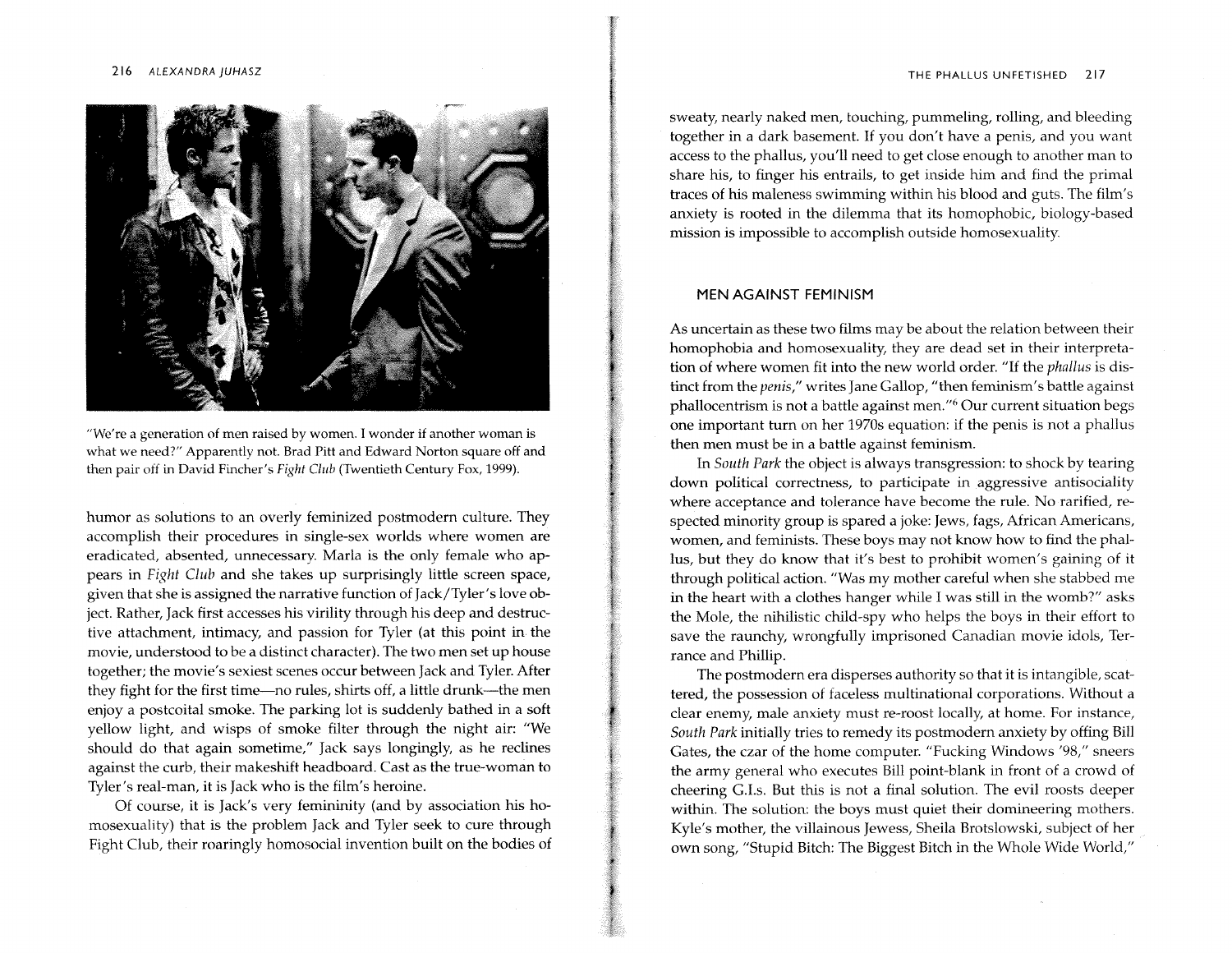is reassigned to the position of secretary of offense by Bill Clinton during the war on Canada, which she originated. But what exactly is her offense? Answers Kyle at *South Park's* finale, "You never take the time to talk to me. You keep going off and fighting all these causes. I don't want a fighter, I want my Mother." *South Park's* position against political women and the politics of women could not be made more clear. The only "political" message that is expressed clearly, and without humor or sarcasm, in the entire film is "Kyle, you have to stand up to your mother."

There's another kind of woman who also needs to be told what's what. Postmodern (multi)culture is rife with a new breed of females who have helped in raising these boys to be the girls that they are. The vast majority of male role models for the *South Park* boys are themselves most clearly modeled after gay men: from pansy-ass Mr. Garrison, to Big Gay Al, whose number "It's Super to Be Gay" is the tour de force of the G.I. Show, to homosexual Canadian figure skating champion Brian Boitano, who is himself the honored subject of a song where his virile heroism is presented as exemplar for the boys. Of course, homosexuals, Saddam and the Devil, take up a good deal of screen time with their relational bickering: "Let's fuck," says butch-top Saddam. "Is sex the only thing you think about?" whines the Devil in response. It is the film's martyrs, the Canadian comedy duo Terrance and Phillip, who most clearly model the dangers for boys who grow up in a society where feminists and fags have refashioned popular culture. "We want to be just like Terrance and Phillip," the boys whine. They are referring, of course, to the very Terrance and Phillip who have introduced our susceptible young friends to cool new playtime activities like ball sucking, rim jobs, and ass-ramming uncle-fucking.

#### THE NEW WOMEN

Whatever happened to the missionary position? Let's face it: masculinity as we knew and loved it is *over.* "I can't get married," explains Jack to Tyler in *Fight Club.* "I'm a thirty-year old boy. We're a generation of men raised by women. I wonder if another woman is what we need?" How closely linked is threatened heterosexuality to threatened masculinity?

In conclusion, I'd like to look briefly at one more gender-anxious,

same-sex dystopia, *The New Women* (2001), a film written and directed by Todd Hughes, a gay white male. Unfortunately (for my analysis), there are no dildos in *The New Women,* but this is because in this film men's penises *are* dildos. For the lucky new women in the film's title, the penis has become a dildo-plus. After a strange storm, all the men in the world have gone to sleep and women can access men's penises with complete abandon. It turns out that until the men die of dehydration or starvation, their penises continue to stiffen every forty-five minutes, these penises are not fully detachable, but completely available. They can be taken by women for stimulation and also impregnation (that's the plus).

Early in the film, Lisa La Strada (Mary Woronov), the film's heroine, returns home from a town meeting where the women have attempted to create a new social order. They decide that women will be given the public roles once held by their husbands. This means Lisa gets to be the law; her husband was sheriff. "I felt so alive, and I made sense," she explains, as she relays to her still snoozing spouse how she took control of the meeting. Before the meeting things had been rough. The post-male society looked like the all-male society, "with the same meanness and greed, but without the men to blame." At the meeting, Lisa suggests to the group that rather than continuing the current survival of the fittest model, every woman in town should share her food and other provisions, so that all might have a chance at survival. As the women drop their crackers and candles into cardboard boxes in the high school gymnasium, we see the one moment in the film when something other than a patriarchal (capitalist, violent) political vision organizes the world. Her husband responds to this vision with his on-the-hour erection. "Baby, I get it! You *want* me to be in charge," she croons, as she mounts and fucks him.

There is an immediate cut to a series of extreme close-ups of parts of her body as she dons his sheriff outfit to the sound of a military march: holster, gun, mirrored glasses, big smile. Unlike Mr. Garrison, who was no more a man for wearing military fatigues, Lisa is the only lead character across these three films who accesses the phallus as it should rightfully be done: by enacting a powerful political deed. *The New Women* imagines its post-male world, at this one moment, as a meritocracy. Any person can have the phallus when she does something that deserves it, when she wields power through principle. In all the films, it is only Lisa who for the briefest of moments lets us see that the